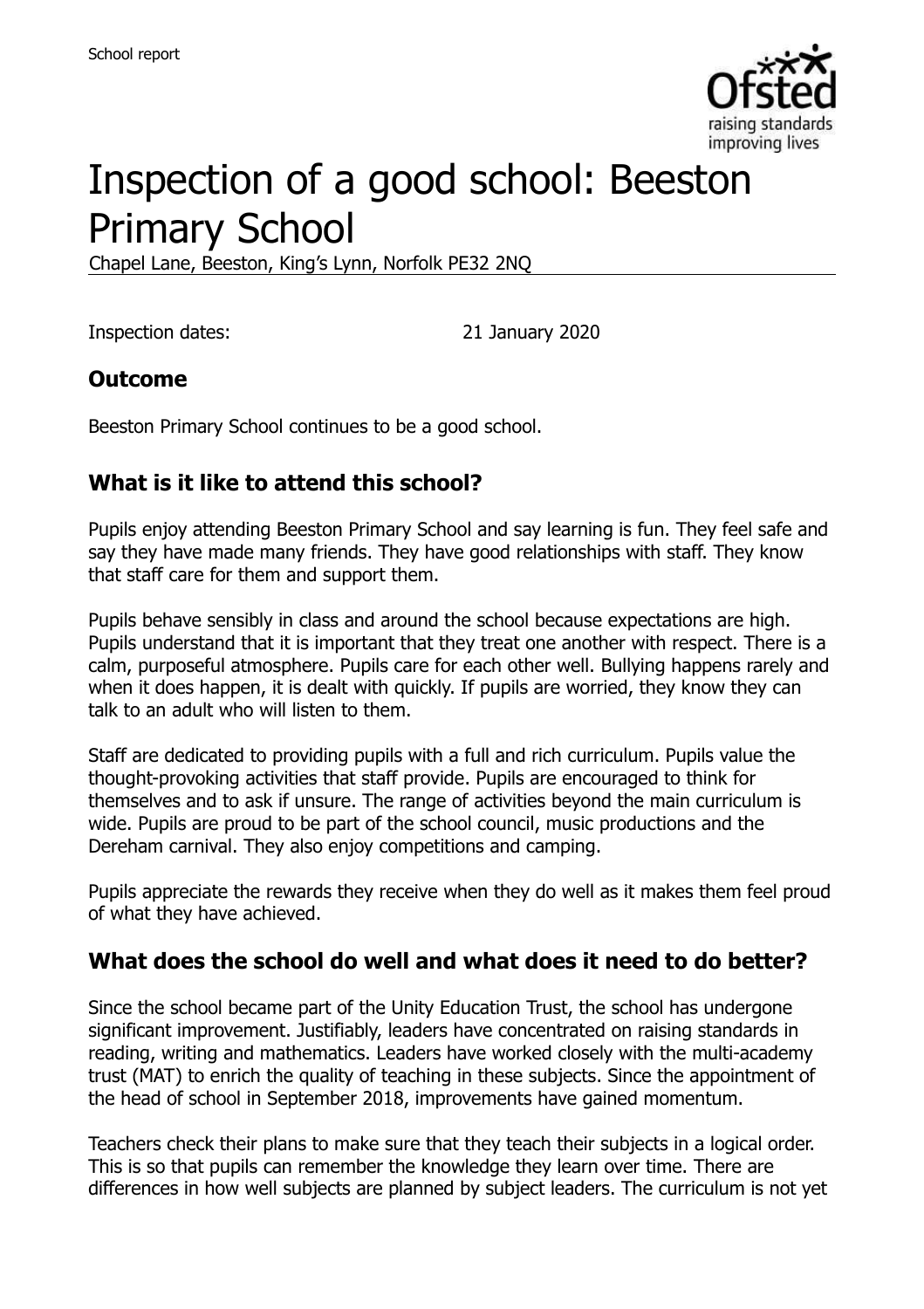

coherently planned and sequenced well enough in some subjects, such as science, religious education and information technology. It is clear from the actions that the trust and school leaders have already taken that they are in the process of bringing the changes about.

Teachers know their pupils well. Classrooms are vibrant, celebrating pupils' work. The atmosphere in the classroom is purposeful and focused on learning. However, teachers' expectations for the presentation of some pupils' work is not high enough.

Reading is a high priority. Pupils confidently use phonics and quickly become fluent readers. Reading lessons help pupils understand key words and phrases. Younger pupils are reading books that are carefully matched to their knowledge of phonics. Leaders have created well-resourced reading areas. Older pupils read fluently and understand texts that are considered appropriate for their age.

Children get off to a good start in the Reception class. Staff are polite and caring, and know these young children well. Adults interact well with children to develop their language and other skills. Clear routines help children settle quickly. Children work and play together happily and develop good personal and social skills.

Pupils with special educational needs and/or disabilities (SEND) are fully integrated into school life. Staff identify any barriers to learning and put appropriate support in place. This means that pupils develop their knowledge and skills well throughout their time at the school.

Leaders are proud of their school and its place in the local community, and staff are proud to work at the school. They feel well supported and staff morale is high. Everyone is likeminded in the drive to make sure that the pupils are ready for the next stage of education and future life. Staff agree that the MAT and the governing body consider their workload and manage change carefully.

The MAT provides strong support to school leaders. The trust's leaders are ambitious for pupils to do well. Governors provide good support and challenge to the school. They visit the school regularly and check on its work. Governors have attended training to help them carry out their roles. They understand their duties around safeguarding children.

Parents and carers are overwhelmingly supportive of the school. They say their children are happy, well cared for and safe. Parents of children with SEND praise the support that their children receive.

# **Safeguarding**

The arrangements for safeguarding are effective.

Leaders ensure that keeping children safe is everyone's responsibility. Leaders carry out appropriate checks on adults before they begin to work or volunteer at the school. All staff receive training and regular updates so that they know how to identify any concerns about pupils' welfare. They record any concerns in detail and store this information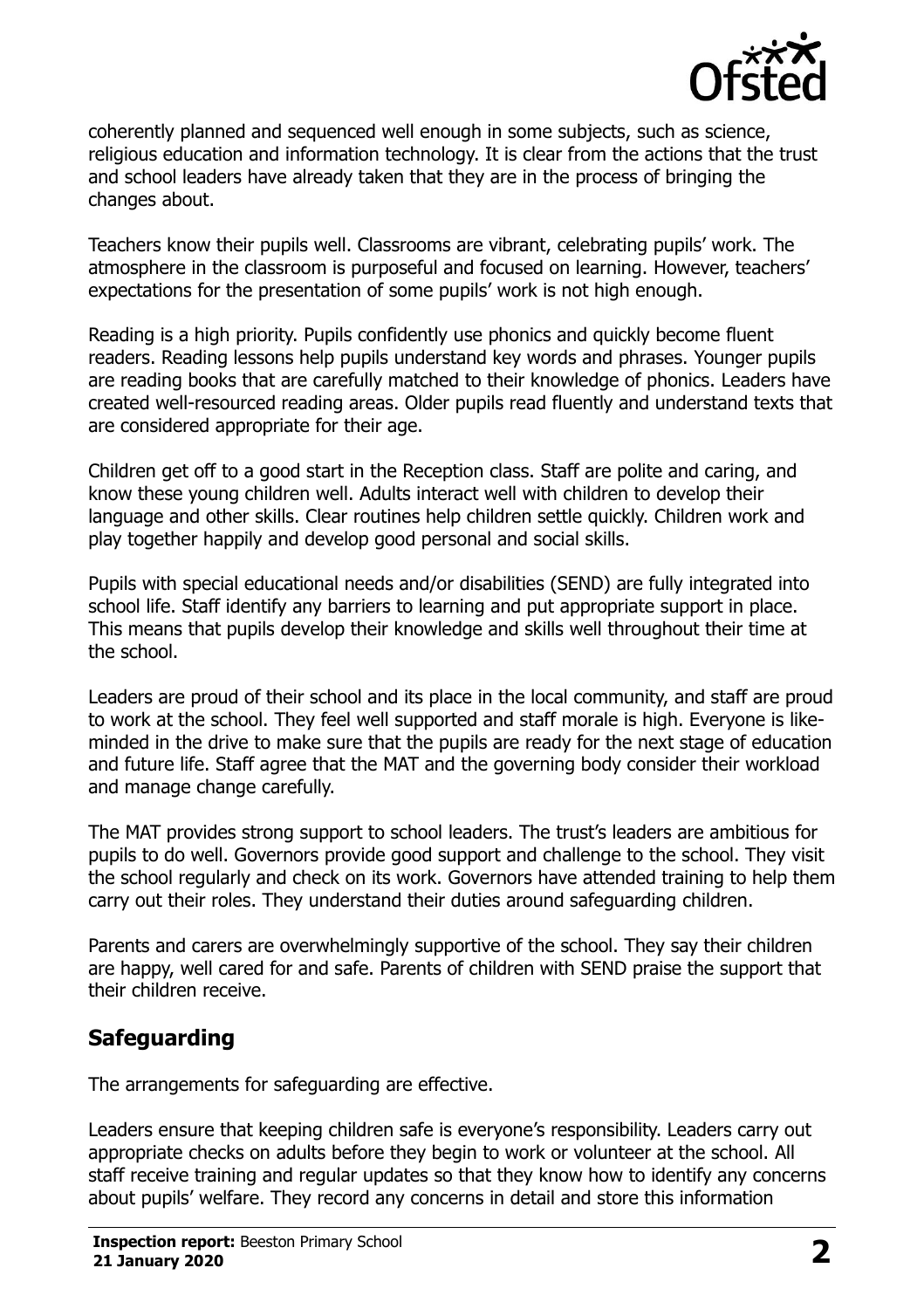

securely. Leaders work well with outside agencies to help pupils get the support they need to keep them safe. Pupils learn how to keep themselves safe, for example when they use the internet, and they know about 'stranger danger'.

# **What does the school need to do to improve?**

# **(Information for the school and appropriate authority)**

- The school's curriculum in a few subiects, for example in science, religious education and information technology, is not well sequenced. The plans do not allow pupils to build confidently on what they already know. Leaders need to make sure that all curriculum plans are effective in helping pupils to know and remember more as they move through the school. Subject leaders need to ensure that there is a logical approach to the teaching of their subjects across the key stages.
- Teachers do not have high enough expectations for the quality of work that pupils produce. Some pupils do not take care with the presentation of their work. Leaders need to ensure that teachers' expectations are consistently high across the school and that pupils do their best work.

# **Background**

When we have judged a school to be good we will then normally go into the school about once every four years to confirm that the school remains good. This is called a section 8 inspection of a good school or non-exempt outstanding school. We do not give graded judgements on a section 8 inspection. However, if we find some evidence that the school could now be better than good or that standards may be declining, then the next inspection will be a section 5 inspection. Usually this is within one to two years of the date of the section 8 inspection. If we have serious concerns about safeguarding, behaviour or the quality of education, we will convert the section 8 inspection to a section 5 inspection immediately.

This is the first section 8 inspection since we judged the predecessor school, Beeston Primary School, to be good on 19–20 June 2013.

# **How can I feed back my views?**

You can use [Ofsted Parent View](https://parentview.ofsted.gov.uk/) to give Ofsted your opinion on your child's school, or to find out what other parents and carers think. We use Ofsted Parent View information when deciding which schools to inspect, when to inspect them and as part of their inspection.

The Department for Education has further quidance on how to complain about a school.

If you are the school and you are not happy with the inspection or the report, you can [complain to Ofsted.](https://www.gov.uk/complain-ofsted-report)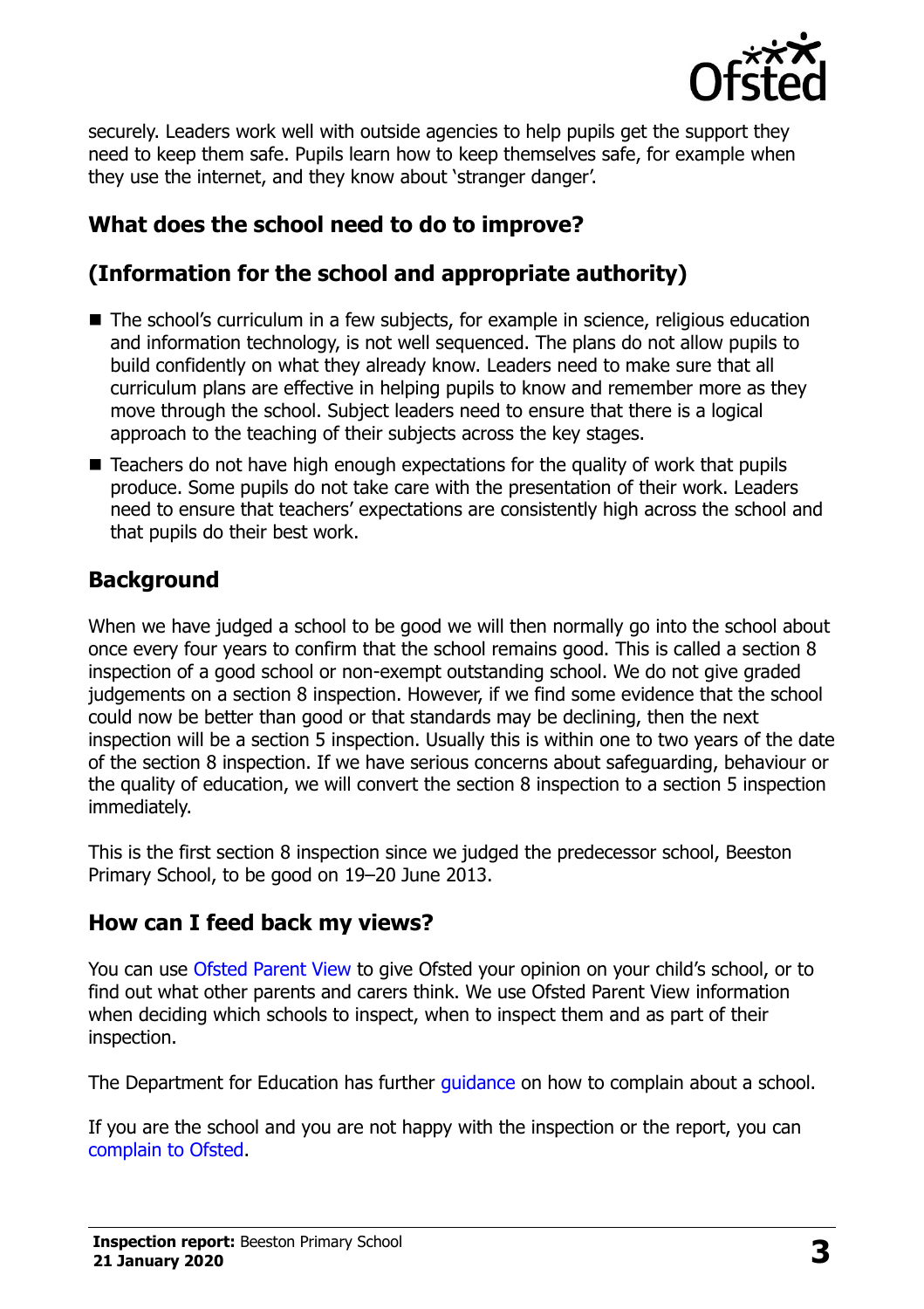

# **Further information**

You can search for [published performance information](http://www.compare-school-performance.service.gov.uk/) about the school.

In the report, '[disadvantaged pupils](http://www.gov.uk/guidance/pupil-premium-information-for-schools-and-alternative-provision-settings)' refers to those pupils who attract government pupil premium funding: pupils claiming free school meals at any point in the last six years and pupils in care or who left care through adoption or another formal route.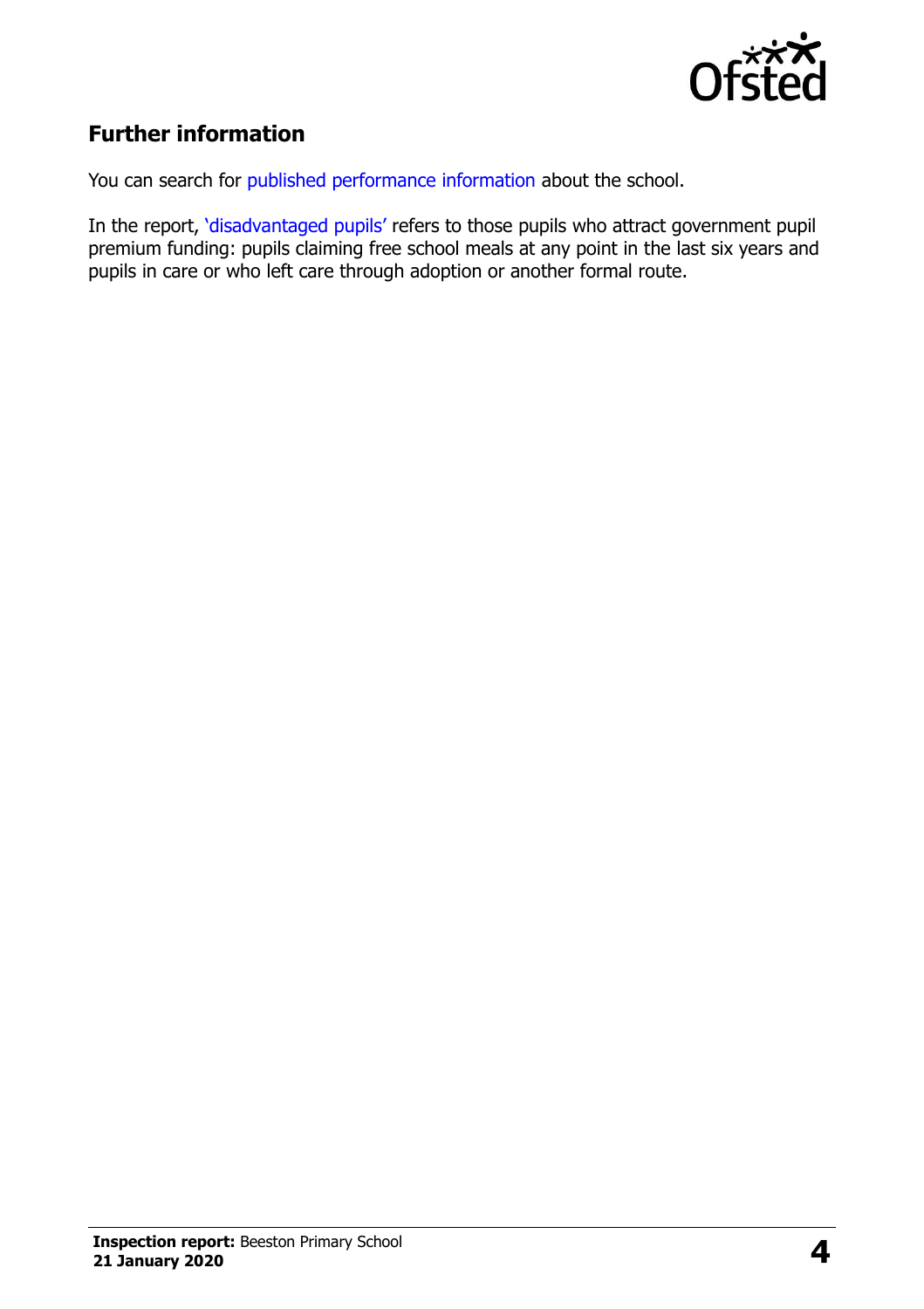

### **School details**

| Unique reference number             | 144317                    |
|-------------------------------------|---------------------------|
| <b>Local authority</b>              | <b>Norfolk</b>            |
| <b>Inspection number</b>            | 10133416                  |
| <b>Type of school</b>               | Primary                   |
| <b>School category</b>              | Academy converter         |
| Age range of pupils                 | 4 to 11                   |
| <b>Gender of pupils</b>             | Mixed                     |
| Number of pupils on the school roll | 61                        |
| <b>Appropriate authority</b>        | Board of trustees         |
| <b>Chair of trust</b>               | Alan Jones                |
| <b>Head of school</b>               | Justin Blocksidge         |
| Website                             | www.beestonprimary.co.uk/ |
| Date of previous inspection         | 19-20 June 2013           |

# **Information about this school**

- Beeston Primary School converted to an academy in March 2017. The predecessor school (of the same name) was judged good in June 2013.
- The school is part of the Unity Education Trust (UET). Governors constitute the school oversight committee. They are responsible for ensuring high standards of achievement, monitoring the progress of the school, supporting school improvement in line with UET policies and objectives and ensuring community engagement. They support the trust board by reviewing policies and by providing feedback to the board.
- This school is much smaller than the average-sized primary school.
- The school runs a breakfast club and an after-school club.

# **Information about this inspection**

- We did deep dives in reading, mathematics and science. In these deep dives, we visited lessons, spoke with pupils and staff, and looked at pupils' work. We met with subject leaders to talk about these subjects.
- We held meetings with the head of school, a senior leader, leaders responsible for individual subjects and class teachers. We spoke with the chief executive officer of the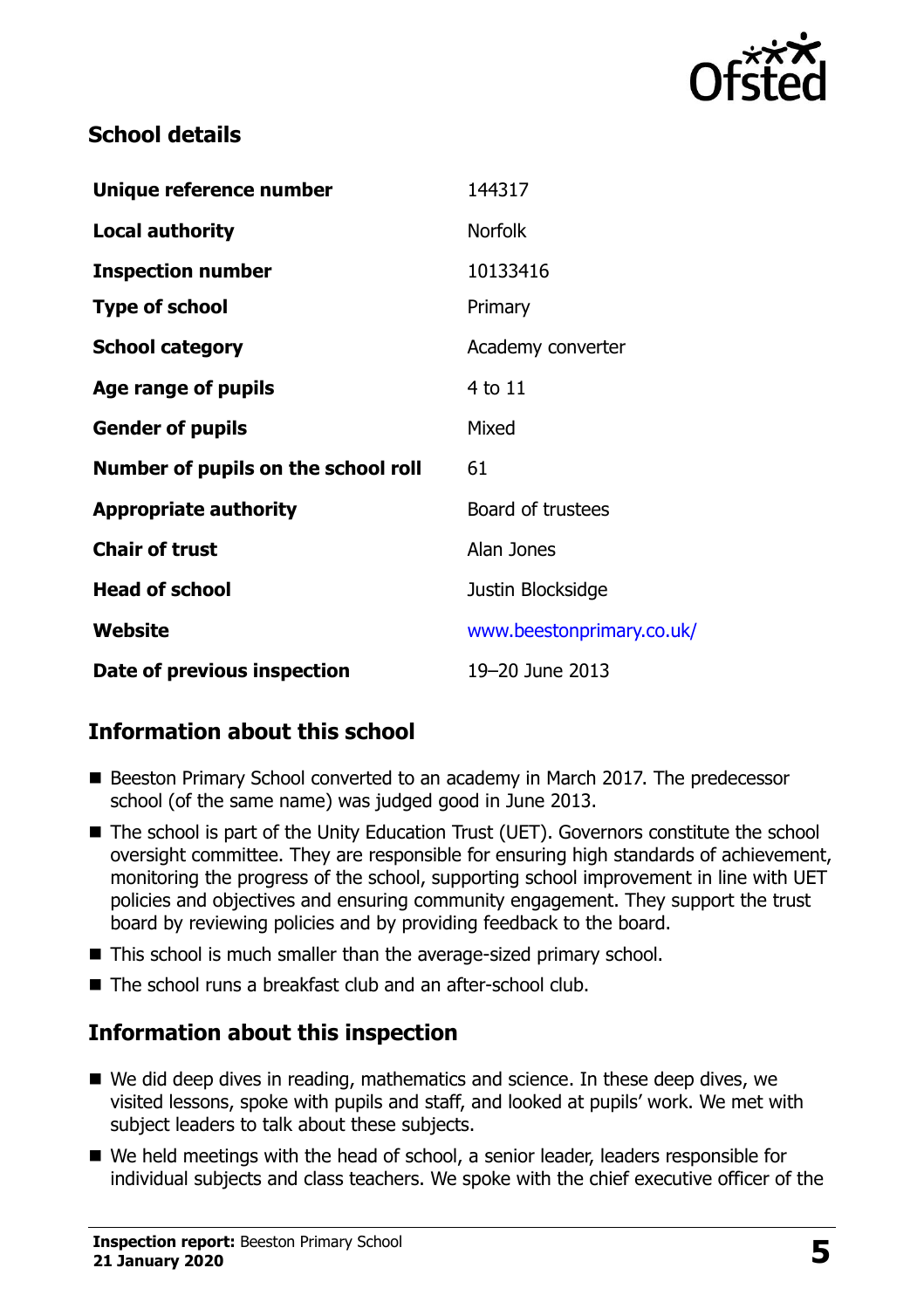

trust, the school improvement director, the chair of trustees and members of the governing body, including the chair of governors.

- We considered a range of school documents.
- We spoke to staff about their workload and well-being.
- We considered the 12 responses to Parent View, Ofsted's online questionnaire, and 12 free-text responses.
- We considered the four responses to Ofsted's staff survey and the 22 responses to Ofsted's pupil survey.
- We observed pupils' behaviour during school lessons and around school. We spoke to pupils about bullying, behaviour and leaders' expectations of pupils.
- We scrutinised the single central record of staff suitability checks. We met with the designated safeguarding leader. We looked at documentation relating to safeguarding and spoke to pupils and staff about the school's procedures for keeping pupils safe.
- The transition arrangements for the quality of education apply to this inspection.

#### **Inspection team**

Stefanie Lipinski-Barltrop, lead inspector Her Majesty's Inspector

Wendy Varney New York Christian Majesty's Inspector